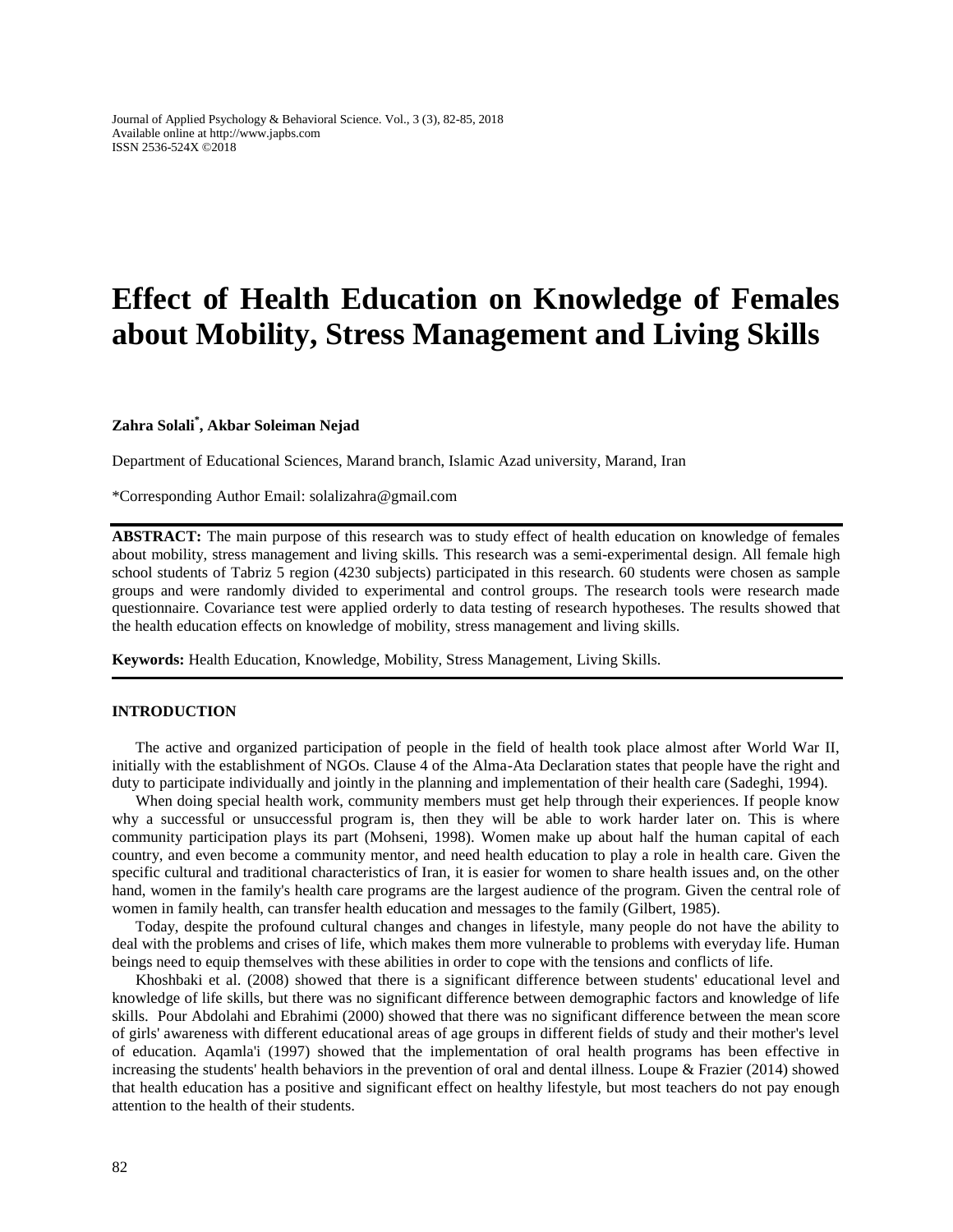Another study found that teachers' teaching role is more effective than mothers' (Dekasteilho et al., 2006). In another study in London, brushing teeth once a day, supervised by teachers, by health workers, could significantly reduce the rate of teeth decay (Jackson et al., 2005). Also, in Chinese schools, which was implemented by the World Health Organization's Health Promotion Plan, after three years, parents' referrals for the repair of their children's permanent and permanent rotting teeth significantly increased. The treatment of the case group was significantly different from control group (Peterson et al., 2004). In another study in Saudi Arabia, the knowledge and practice of teachers about oral health was studied. In this study, despite the high awareness of teachers, they had poor performance in this regard (Wein et al., 2002).

## **MATERIALS AND METHODS**

The research is a quasi-experimental one. The statistical population of this study is all 2nd grade high school students in Tabriz 5 region. 60 female secondary school students participated in this research and were randomly replaced in experimental and control groups.

 A researcher-made questionnaire was used to get the results. The questionnaire assesses the level of knowledge of students about mobility (20 questions), coping with stress (6 questions) and life skills (20 questions).

Cronbach's alpha values were calculated for mobility 0.84, coping with stress 0.87, life skills 0.85. The findings were analyzed by Ancova's analysis of covariance.

#### **RESULTS**

| Table 1. Descriptive statistics of pre-test and post-test scores of subjects in knowledge about healthy lifestyle and its |  |
|---------------------------------------------------------------------------------------------------------------------------|--|
| dimensions                                                                                                                |  |

| Group variables     | Groups    |       | Experimental |       | Control |
|---------------------|-----------|-------|--------------|-------|---------|
|                     |           | М     | M dev.       | м     | M dev.  |
| Dealing with stress | Pretest   | 11.46 | 1.87         | 13.67 | 1.98    |
|                     | Post-test | 17.65 | 1.21         | 13.34 | 1.10    |
| <b>Mobility</b>     | Pretest   | 12.14 | 1.12         | 13.25 | 1.69    |
|                     | Post-test | 18.24 | 1.55         | 13.37 | 1.43    |
| Life Skills         | Pretest   | 10.17 | 1.17         | 9.95  | 1.35    |
|                     | Post-test | 16.56 | 1.29         | 9.88  | 1.56    |

Table 1 shows increase average scores of coping with stress, mobility and life skills in the experimental group compared with the mean post-test of the control group.

**Table 2.** Covariance test to investigate the effect of health education on the knowledge of high school students about healthy lifestyles

| Sources Change | <b>TDC</b><br>. <i>. .</i> | df | MS        |        | Sig.      | Eta   |
|----------------|----------------------------|----|-----------|--------|-----------|-------|
| Pretest        | .703<br>18771              |    | 18771.703 | 89.487 | P < 0.121 | 0.611 |
| Group          | 22338.802                  |    | 22338.802 | 106.49 | P < 0.001 | 0.651 |
| Error          | 11956.863                  | ◡  | 11956.863 |        |           |       |

The results of the test indicate that the health education has a significant effect on the knowledge of high school students about healthy lifestyles.

Table 3. The effect of health education on students' awareness of mobility

| Sources Change | m c<br>⊥ ⊌         | df      | MS                           |       | Sig.  | Eta   |
|----------------|--------------------|---------|------------------------------|-------|-------|-------|
| Pretest        | 072<br>$\cap$<br>. |         | 072<br>$\bigcap$<br>ل کے ویک | 77.84 | 0.401 | 0.043 |
| droup          | 492.52             |         | 492<br>-50                   | 19.49 | 0.001 | J.169 |
| Error          | 624.75             | --<br>◡ | 624.75                       |       |       |       |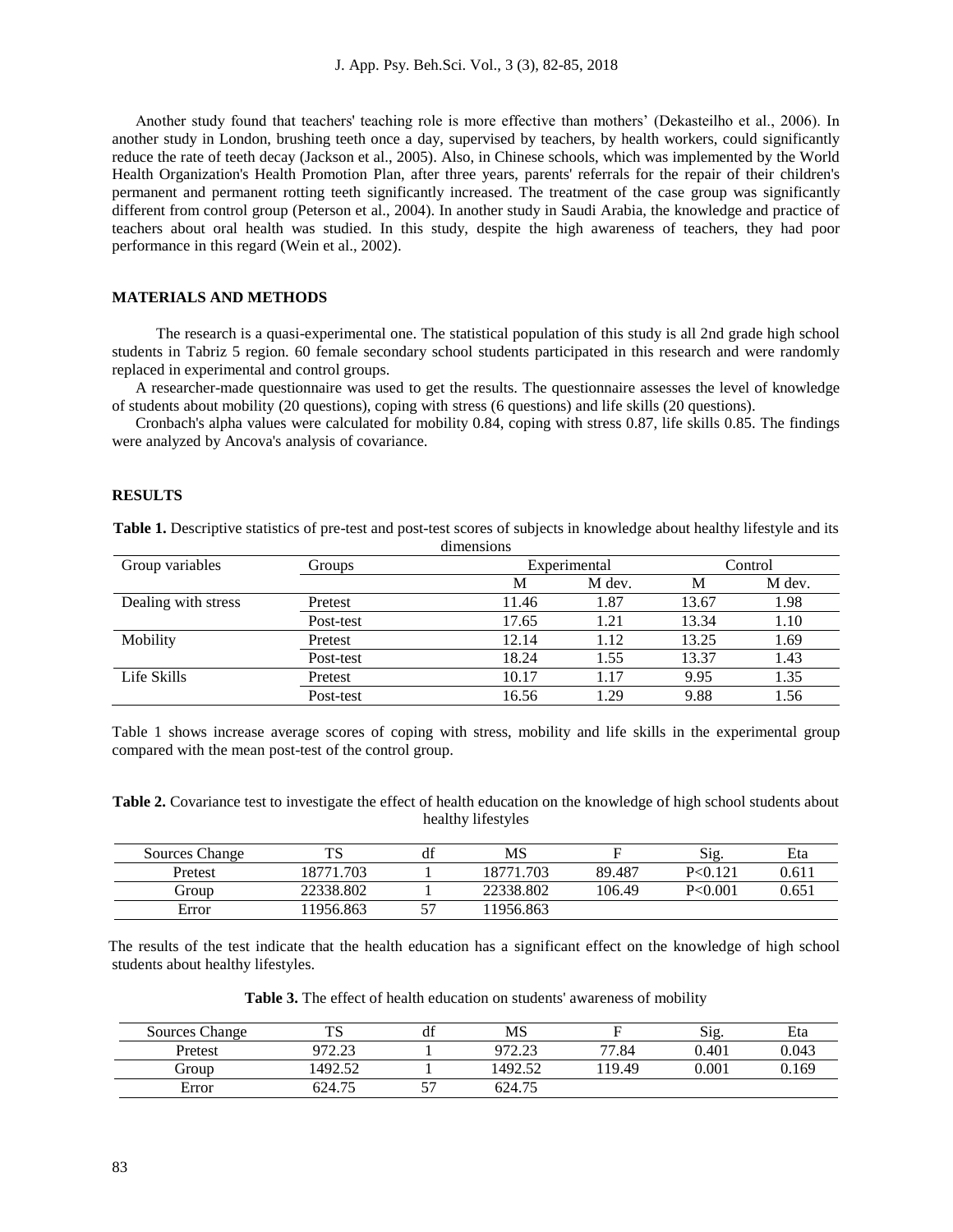Table 3 shows a significant difference between the post-test and the mean scores of students' knowledge about the mobility of the experimental and control groups. Therefore, it can be admitted that health education has improved students' awareness of the mobility of the experimental group. The value of the ETA squared is 0.169.

|  |  |  |  |  |  | Table 4. Covariance test to investigate the effect of health education on students' knowledge about coping with stress |  |  |
|--|--|--|--|--|--|------------------------------------------------------------------------------------------------------------------------|--|--|
|--|--|--|--|--|--|------------------------------------------------------------------------------------------------------------------------|--|--|

| Sources Change | $\mathbf{m}\alpha$<br>⊥ ⊾ | df      | MS      |        | n.<br>S12. | Eta   |
|----------------|---------------------------|---------|---------|--------|------------|-------|
| Pretest        | 33.056                    |         | 33.056  | .062   | P < 0.091  | 0.018 |
| Group          | 549.051                   |         | 549.051 | 17.639 | P < 0.001  | 0.236 |
| Error          | 1774                      | --<br>◡ | 127.31  |        |            |       |

The results of table 4 indicate that health education has a significant effect on students' awareness of the stress response; health education of the experimental group has been able to create a change in tension scores. The Eta squared value is equal to 0.236.

## **DISCUSSION AND CONCLUSION**

 The results showed that health education affects the knowledge of high school students about healthy living practices. This finding is consistent with the findings of Dehdari et al. (2012), Keramati et al (2009), Ramezani et al (2007), Loupe and Frazier (2014), Glaserd and Frieser (2012), Chapman et al., 2006). In explaining this finding, it can be said that healthy lifestyle is a way of life that provides, maintains and improves the health and well-being of the individual. Although using the right style of life has to start from an embryo, it is never too late to change lifestyles and to create healthy lifestyles that lead to health (Taylor et al., 2014). Education of health information provides health and health needs for the development and development of children and adolescents. Students also learn the correct nutrition rules by receiving health information.

 The results showed that health education affects the knowledge of high school students about mobility. This finding is consistent with the findings of Dehdari et al (2012), Keramati et al (2009), Hameili Mehrabani et al (2009), Nazari et al. (2005), Ramezani et al (2007), Loupe and Frazier (2014), Glaserd and Frazier (2012), Chapman et al., 2006). Physical mobility is one of the most important behaviors that can affect noninvasive diseases. In 2005, around 35 million deaths occurred due to chronic non-chronic diseases, accounting for 60 percent of all deaths. According to the World Health Organization, this figure is estimated at 75% in 2020 (Ahmadi Tabatabai et al., 2012).

 Regular physical activity is considered as one of the important dimensions of healthy lifestyle and plays an important role in reducing mortality from diseases. Since the benefits and the impact of regular physical activity on health promotion are well-known, and today, by changing lifestyle and machining, there has been a significant reduction in physical mobility in different classes, so interventions should be designed so that through It promotes the adoption and maintenance of health behaviors. The implementation of educational programs has provided health awareness in this direction and has led students who have received health education in the experimental group to gain higher mobility scores.

The results showed that health education affects the knowledge of high school students about coping with stress. This finding is consistent with the findings of Dehdari et al (2012), Keramati et al (2009), Hameili Mehrabani et al (2009), Nazari et al. (2005), Ramezani et al (2007), Loupe and Frazier (2014), Glaserd and Frazier (2012), Chapman et al., 2006).

 To have a healthy lifestyle, having skills to deal with tensions is essential. On the other hand, with the mechanization of life, no person is safe from problems, stresses and tensions. To cope with these problems, the only way is to bring people into armed skills that can best deal with the problems. Health education is one of the methods that can equip students to cope with stress in life. Therefore, in this research, students who received health education were able to score higher in the healthy lifestyle questionnaire.

 According to the researcher, in the curriculum the stress-and-stress coping techniques have been taught to the students. Therefore, the health education has been effective and the mean scores of students in the experimental group with control had a significant difference.